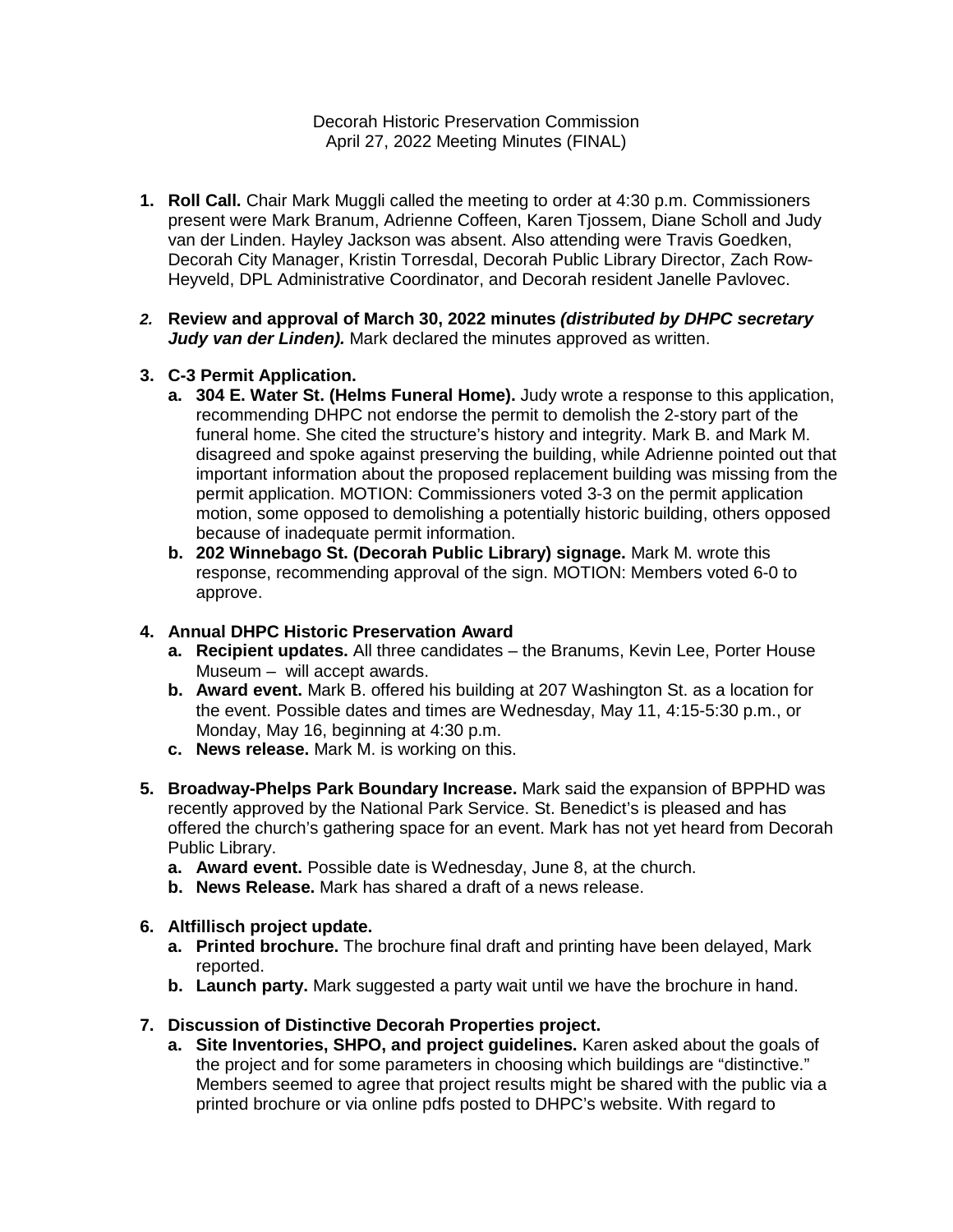parameters, members agreed the standards of the National Register, embodied in the Site Inventory form, can be the starting point for deciding which properties to include, and also that buildings already on the NR or in an NR district would NOT be likely candidates.

**b. DHPC assignments for particular buildings.** See 8d. and 10 below.

### **8. Contacts.**

- **a. Kate Rattenborg ca. historic tax credits and the Green Parrot.** Mark sent Kate information about historic tax credits. He also emailed, thanking her for her Decorahnews.com letter regarding the Green Parrot. Kate is considering replacing the metal awnings on her bookstore building. *Judy volunteered to be her contact.*
- **b. 300 College Drive (Green Parrot, Roscoe's, Kwik Star).** Travis Goedken told the commission that DHPC shouldn't intervene in any process already underway to demolish or change a building, unless that building was deemed historically significant long before the process began. He's concerned the city could be sued as a result of last-minute efforts to declare a property historic for the purpose of stopping its demolition or alteration.
- **c. Decorah Public Library historic furniture.** Mark reported that he contacted his fellow Courthouse Advisory Committee members about a chair that several concerned Decorah residents said was original courthouse furniture. The chair had been put out for sale in the library foyer. Kristin Torresdal, Elizabeth Lorentzen and Ben Steines are working together to reupholster the chair and return it to the courthouse. Kristin commented that the library found itself with a number of items over the years with no records of ownership or provenance.
- **d. Curtin House (614 W. Water St.).** Mark said the owner, Wanda Gardner, wants to put up a plaque on her house with historic information. Mark thought this might be a distinctive Decorah property. *Judy will contact and help her later in May.*
- **9. Commissioner Reports.** Mark said in response to a question that he and hopefully Diane Scholl will be attending this year's Preserve Iowa Summit in June.
- **10. Public Comment.** Janelle reminded the commission of a home she believes is distinctive, located at about 604 River St. *Karen knows the house and will research it.*
- **11. Upcoming meeting: Wednesday, May 25, 2022, 4:30 p.m.**
- **12. Adjournment.** Meeting was adjourned about 6:10 p.m.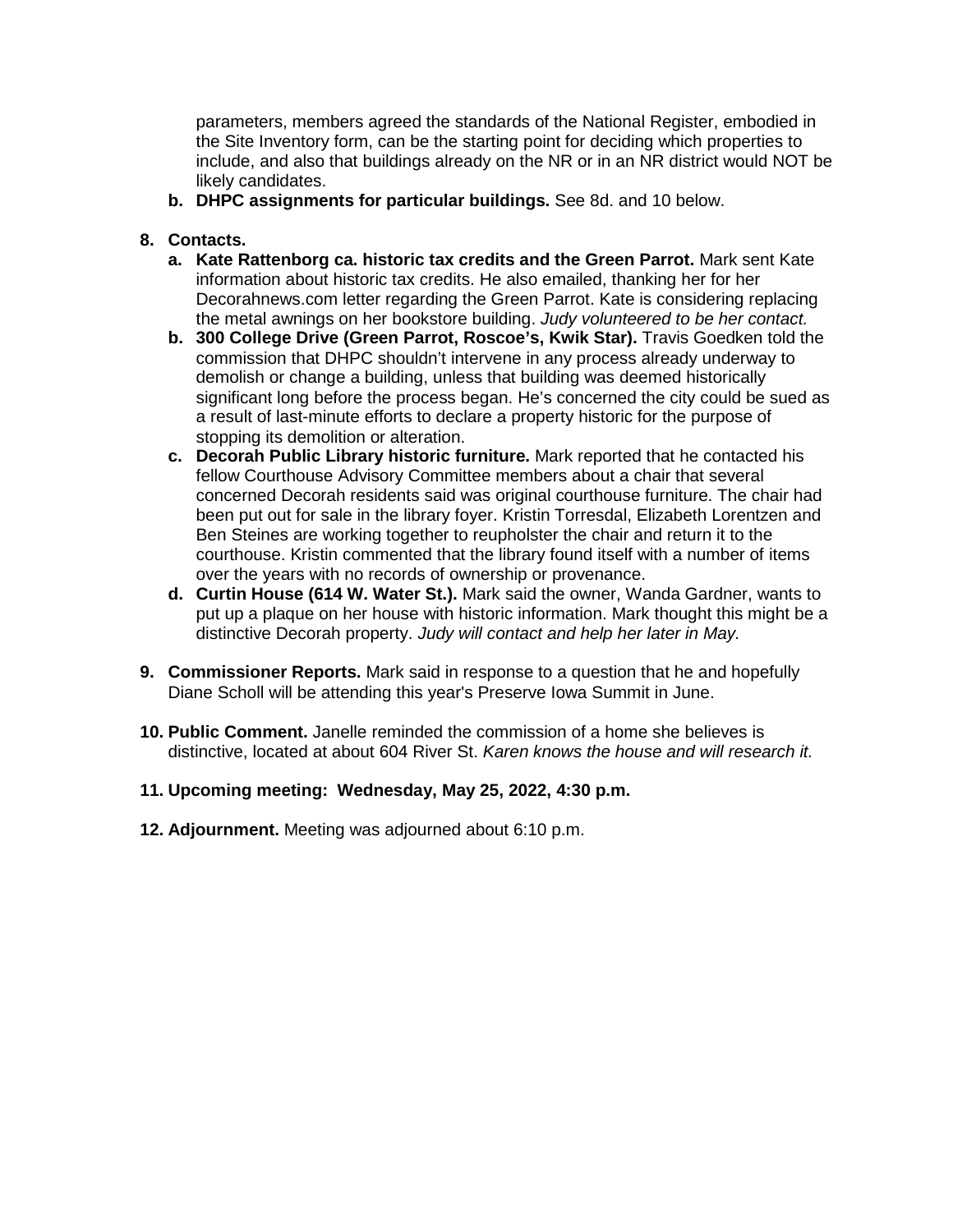### April 27, 2022

| TO:    | Decorah Planning and Zoning Commission and City Council                   |
|--------|---------------------------------------------------------------------------|
| FROM:  | Decorah Historic Preservation Commission                                  |
|        | (Contact: j.p. vanderlinden $@$ q.com; 563-382-4282)                      |
| TOPIC: | 304-306 E. Water St., Fjelstul Funeral Home C-3 Design Permit Application |

## I. The Property

Fjelstul Funeral Home is a conglomerate of two buildings and several additions. The business stands one half block east of the former Chicago, Milwaukee and St. Paul train depot – now Kelly Regan Chiropractic – which marks the east boundary of the Decorah Historic Commercial District. The 1-story west portion of the funeral home was constructed in 1986 of metal frame and features a stone front facade with a large, overhanging wood shake mansard roof. The east 2-story portion of the business was originally a wood frame house. It has a 1-story addition on the back. Both house and addition at some point were covered with stucco. The house portion was designed by Decorah architect W. S. Bucknell and built in 1895 as a residence for Henry A. Prastmark, a painter, decorator and owner of Decorah Wall Paper Store. This residence first became a funeral home when it was purchased in 1930 by L.B. Willis and P.J. Ness. Despite the stucco cladding and remodel of its entryway, the home retains a number of architectural features – a square-sided tower on the southeast, decorative molding along the the roof gables and the south 2nd-story bay window, "fish-scale" siding on sections of the north and west facades, and what appear to be original window openings on the east and south sides of the home. The exterior of this house portion of the business appears to have been well maintained considering the home's age.

### II. The Proposal

The owner proposes to demolish the east, 2-story portion of the funeral home and replace it with a one-level addition. The C-3 permit application was incomplete at the time DHPC reviewed it. No exterior elevation view or description of proposed building materials for the new structure was included.

## III. DPHC Recommendation

We understand the owner's desire to develop a more modern, single-level facility for his business. However DHPC cannot in good conscience wholly endorse the demolition of a building that appears to be well-maintained and structurally sound and retains as much architectural integrity as this one does. We believe the building's long history as a funeral home also carries weight in a community like Decorah. We are just as concerned about the inadequate C-3 application material. While this building is not in the historic district, it does need to meet certain criteria for the C-3 zoning district, details of which are not included in the application. We hope that the Zoning Administrator, Planning & Zoning Commission and City Council will apply the standards of Code Chapter 15 as they consider a final, complete application.